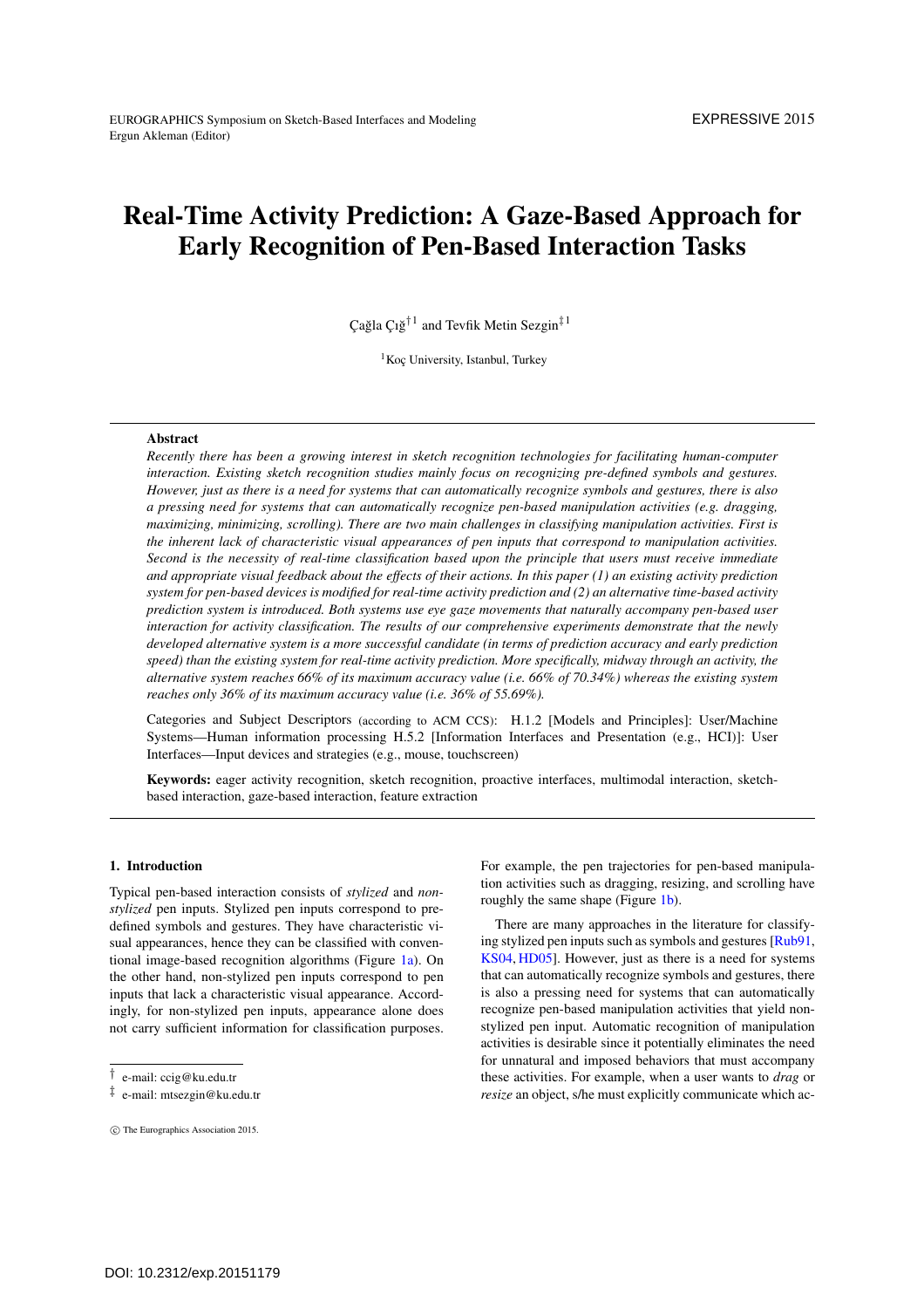tivity s/he intends to perform via selecting the intended activity from a context menu or via carefully locating predefined regions dictated by the user interface (such as a fourheaded arrow in the middle of an object for *dragging*, or a double-headed arrow around the edges of an object for *resizing*). These auxiliary behaviors are repeatedly and somehow habitually performed by users during daily pen-based interaction, but in fact go against the philosophy of pen-based interfaces as a more intuitive interaction alternative.

<span id="page-1-1"></span>60

<span id="page-1-0"></span>

(a) NicIcon iconic pen gestures [\[NWV08\]](#page-5-2) serve as examples of stylized pen input. Each gesture has an easily distinguishable characteristic visual appearance.



(b) Pen trajectories for virtual interaction tasks [\[ÇS15\]](#page-5-3) serve as examples of non-stylized pen input that do not have characteristic visual appearances and do not lend themselves well to conventional image-based recognition algorithms.

Figure 1: *Stylized* and *non-stylized* pen inputs.

The task of classifying manipulation activities is of a more challenging nature both due to the inherent lack of characteristic visual appearances, and more importantly due to the necessity of real-time classification. Manipulation activities must be recognized in real-time in order for the pen-based interface to actively detect and switch to the currently intended mode of manipulation and provide immediate and appropriate visual feedback about the effects of user's actions [\[Nor02\]](#page-5-4). For instance, when the user places the stylus pointer on an object and starts dragging the object, s/he must be able to see the change in the object's position in real-time.

Eye tracking technology has greatly improved in the last few years, and it is now possible to embed gaze detection functionalities into portable devices such as tablets and smart phones [\[Ble13\]](#page-5-5). We propose to use eye gaze movements that naturally accompany pen-based user interaction for realtime classification of non-stylized pen inputs. To illustrate our approach, we have adapted an existing gaze-based activity prediction system [\[ÇS15\]](#page-5-3) to the needs of real-time activity prediction. In the rest of the paper, this system will be referred to as the static system. Furthermore, we have developed an alternative time-based dynamic system specifically tailored for real-time activity prediction. We comparatively evaluate these two systems with respect to prediction accuracy and early prediction speed. Our evaluation is focused on a number of frequently employed pen-based interaction tasks. These tasks are: *drag*, *maximize*, *minimize*, *scroll*, and *free-form drawing*. Our results show that the dynamic approach that we propose based on Hidden Markov Models (HMMs) is more suitable than a static approach based on Dynamic Time Warping (DTW) for real-time gaze-based activity prediction in pen-based devices.

#### 2. Related work

We have presented a gaze-based real-time activity prediction system for pen-based devices. State-of-the-art related work falls under two main categories: *real-time sketch recognizers* and *gaze-based activity predictors*. In summary, existing real-time sketch recognizers only work on stylized pen inputs and existing gaze-based activity predictors are able to detect the performed activity only after the activity ends.

There are many approaches in the literature for classifying stylized pen inputs such as symbols and gestures [\[Rub91,](#page-6-0) [KS04,](#page-5-0) [HD05\]](#page-5-1). All these approaches focus on classifying fully completed sketches. A more challenging task is autocompletion, i.e. classifying sketches in real-time before they are fully completed. Auto-completion of stylized pen inputs has also been tackled to some extent. Prominent examples deal with recognizing primitive geometric shapes (e.g. circles and squares) [\[AN00\]](#page-5-6), complex Chinese characters [\[LMS08\]](#page-5-7), Course of Action Diagram symbols [\[TYS12\]](#page-6-1), and multi-touch gestures [\[SW14\]](#page-6-2) before the drawings are fully completed. We focus on the even more challenging task of classifying partially completed non-stylized pen inputs.

One active line of research on gaze-based interaction aims to predict user activities during interaction with computerized systems. Prominent examples deal with predicting office activities [\[BRT11\]](#page-5-8), Google Analytics tasks [\[CAD](#page-5-9)∗11], graph-based information visualization tasks [\[SCC13\]](#page-6-3), and pen-based virtual interaction tasks [\[ÇS15\]](#page-5-3). All of the existing studies, however, are able to detect the performed activity only after the activity ends. Therefore, it is not possible to employ these systems in real-time proactive user interfaces.

#### 3. After-the-fact activity prediction

In this section, the existing static system [\[ÇS15\]](#page-5-3) and the newly developed alternative dynamic system are described. We compare the two methods with respect to after-thefact (as opposed to early) activity prediction accuracy. For all experiments, we use the multimodal database detailed in [\[ÇS15\]](#page-5-3). This database consists of sketch and gaze data collected for 5 different activities (*drag*, *maximize*, *minimize*, *scroll*, and *free-form drawing*) from 10 participants (6 males, 4 females) over 10 randomized repeats across 3 scales. The scale variable determines the length of the desired pen motion and was set to 21 cm, 10.5 cm, and 5.25 cm for the *large*, *medium*, and *small* scales, respectively. The *free-form drawing* activity differs from the remaining activities in a special way. If our prediction system is to be employed in a proactive user interface, the ability to distinguish between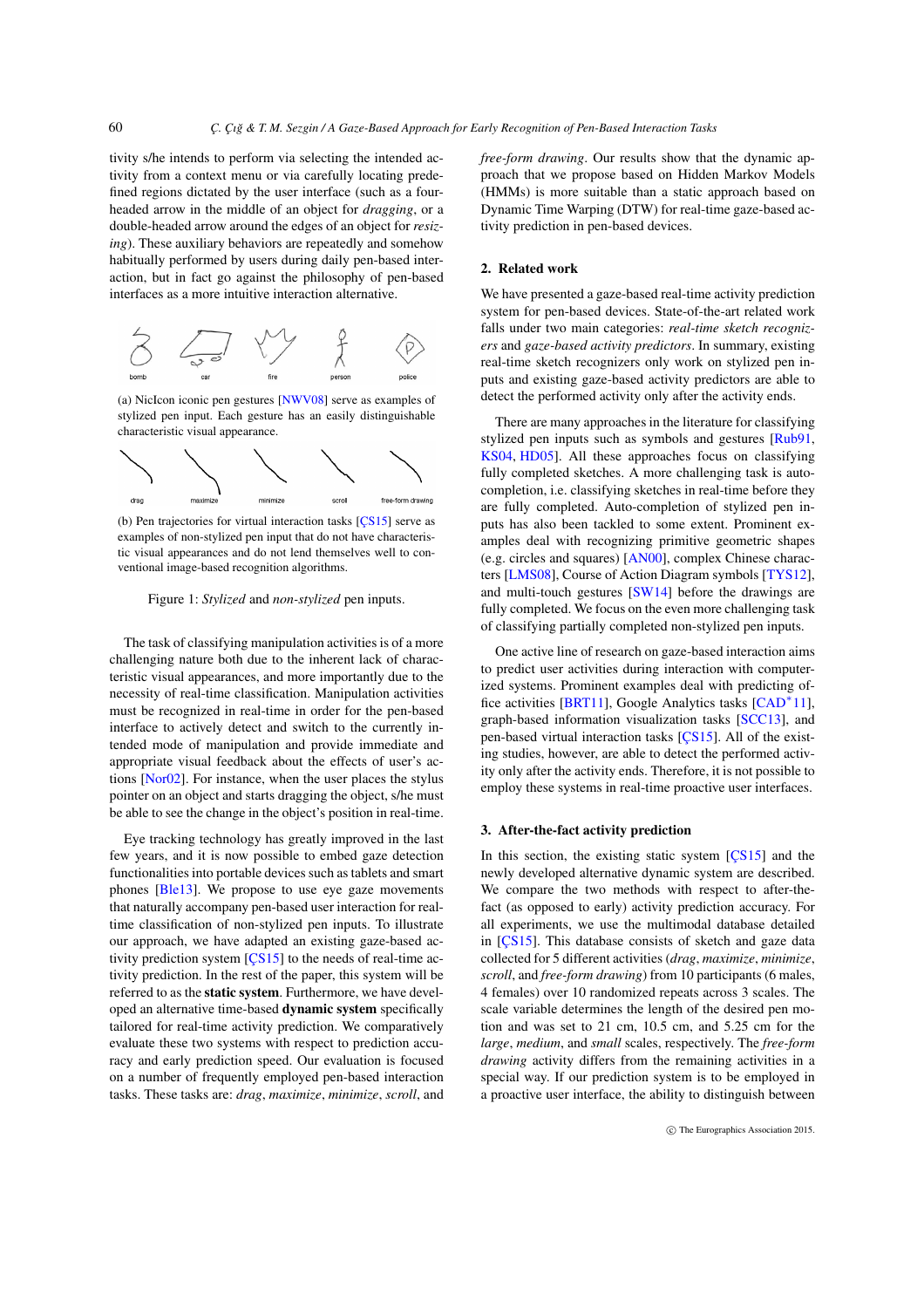<span id="page-2-4"></span>the intention to sketch and the intention to interact becomes vital. Accordingly, the *free-form drawing* activity is included in our study to avoid unsolicited task activation. For collecting this database of synchronized sketch and gaze data, the authors used a tablet and a Tobii X120 stand-alone eye tracker for the sketch and gaze modalities, respectively. Tobii X120 operates with a data rate of 120 Hz, tracking accuracy of 0.5◦, and drift of less than 0.3◦. The tracker allows free head movement inside a virtual box with dimensions  $30\times22\times30$  cm.

The existing static system utilizes three kinds of features for gaze-based task prediction: (1) evolution of instantaneous sketch-gaze distance over time, (2) spatial distribution of gaze points collected throughout an activity, and (3) IDM visual sketch features [\[OD09\]](#page-6-4). Among these kinds of features, only the first one takes time element into consideration. For that reason, when designing the alternative dynamic system, we primarily focused on different approaches for computing this feature. For all experiments, we report the mean prediction accuracy obtained via 5-fold cross validation.

## 3.1. Static system

In the static system, the authors use a time-series signal to represent the time-wise evolution of the instantaneous distance between pen tip and gaze direction over time. Initially, they compute one or multiple characteristic signals per activity (Figure [2\)](#page-2-0). When it comes to determining which activity a new signal belongs to, they measure the similarity of the new signal to each of the characteristic signals and use an SVM model previously trained with these similarity values to determine the label of the new signal (Figure [3\)](#page-2-1). The authors use an open-source DTW library detailed in [\[ÇS15\]](#page-5-3) for computing the similarity of two given signals.

#### 3.2. Dynamic system

Similarly in the dynamic system, we use a time-series signal to represent the time-wise evolution of the instantaneous distance between pen tip and gaze direction. We observe a rise in this signal when the sketch-gaze distance increases, a fall when the sketch-gaze distance decreases, and no change when the sketch-gaze distance is constant over a period of time. Based on this observation, we train an HMM for each activity. Using HMMs gives us the ability to learn compact models of how hand-eye coordination behaviors change over the course of an activity and allows us to obtain a likelihood value from each HMM for classifying a given sketch-gaze distance signal.

When training the HMMs, we assume that (1) there are 3 different states as rising, falling, and steady and (2) the observations come from a Gaussian Mixture Model (Figure [4\)](#page-2-2). When it comes to determining which activity a new signal belongs to, we initially apply a simple preprocessing step to

<span id="page-2-0"></span>

<span id="page-2-1"></span>Figure 2: Characteristic signals obtained from sketch-gaze distance signals of each activity.



Figure 3: Extraction of the sketch-gaze distance feature in the static system. For a given signal, its similarity to each of the characteristic signals is measured and the degree of matching is used as an informative feature for classifying activities.

<span id="page-2-2"></span>

Figure 4: Visualization of the HMM state assignments for the data points of a sample preprocessed signal. The data points are assumed to come from a normal distribution. The active state is represented with green squares when the sketch-gaze distance increases; red circles when it decreases; and blue diamonds when it is constant over a period of time.

<span id="page-2-3"></span>

Figure 5: Extraction of the sketch-gaze distance feature in the dynamic system. For a given signal, its log probability of being generated by each of the HMMs is calculated and the degree of likelihood is used an informative feature for classifying activities.

the signal. During this preprocessing step, the original signal is first differentiated and then downsampled to decrease the noise in the original signal and highlight state changes.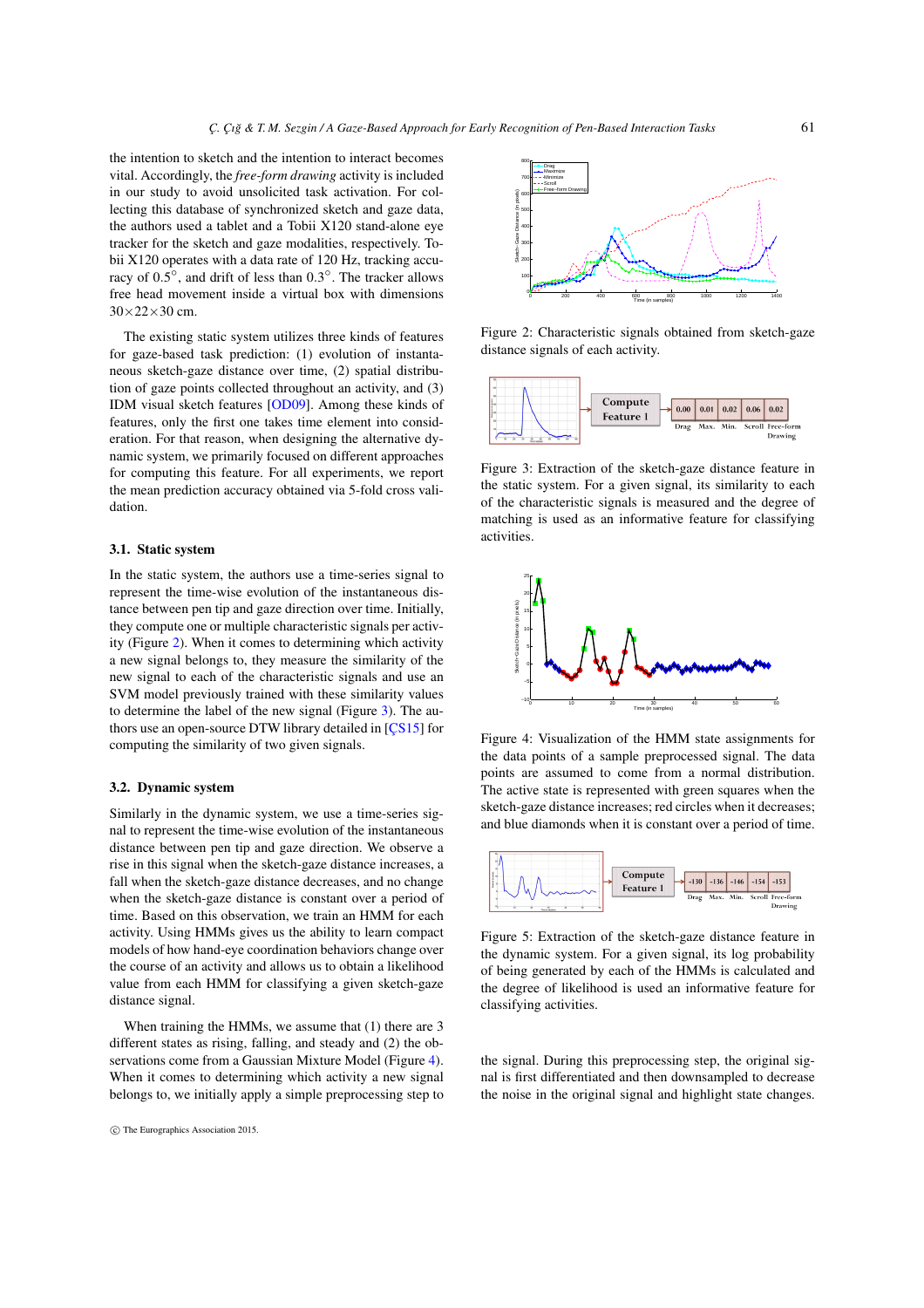<span id="page-3-2"></span>Afterwards, we calculate the likelihood of the preprocessed signal being generated by each of the HMMs and use an SVM model previously trained with these likelihood values to determine the label of the new signal (Figure [5\)](#page-2-3). We use an open-source HMM library [\[DM10\]](#page-5-10) for all HMM-related calculations.

#### 3.3. Experiment results

We conducted a one-way ANOVA to examine the effect of system type on prediction accuracy across the *static system* and *dynamic system* conditions. There was no significant effect of system type on prediction accuracy at the  $p < 0.05$ level for all *large* ( $p = 0.304$ ), *medium* ( $p = 0.266$ ), and *small* ( $p = 0.536$ ) scales (Figure [6\)](#page-3-0). Nevertheless, the newly developed alternative dynamic system  $(83.77 \pm 5.13)$  was found to be better on average than the existing static system  $(82.14 \pm 3.82)$  in terms of activity prediction accuracy (although firm conclusions cannot be reached due to the limited amount of data available).

To examine the effect of system type on prediction accuracy when only the sketch-gaze distance feature is used, we conducted a one-way ANOVA. The sketch-gaze distance feature is important for real-time activity prediction since it is the only one that takes time element into consideration and attempts to capture the dynamic aspects of human hand-eye coordination behavior. The dynamic system  $(73.53 \pm 1.13)$ was found to be significantly better than the static system  $(70.88 \pm 2.18)$  in terms of capturing the sketch-gaze distance feature  $[F(1,8) = 5.832, p = 0.042]$ . ANOVA results hint that the newly developed alternative dynamic system may be a better candidate than the existing static system for realtime activity prediction (Figure [7\)](#page-3-1).

# 4. Real-time activity prediction

Existing gaze-based activity prediction systems are able to detect the performed activity only after the activity ends. However, in line with the feedback principle of design [\[Nor02\]](#page-5-4), users must be informed in real-time about the effects of their actions via immediate and appropriate visual feedback. For instance, when the user places the stylus pointer on an object and starts dragging the object, s/he must be able to see the change in the object's position in real-time. If we take this one step further, early prediction speed becomes even more important in a proactive user interface (that actively monitors the user, and switches to the intended mode of interaction on behalf of the user). If we continue with the same example, when the user places the stylus pointer on an object and starts moving the cursor away from the object, the proactive interface actively detects that the user wants to *drag* the object, and saves the user time and energy by automatically switching to the *drag* mode of interaction.

<span id="page-3-0"></span>

Figure 6: Mean prediction accuracy values obtained for each system type and scale using all three kinds of features (sketch-gaze distance, spatial distribution, IDM). Models trained with different kinds of features are combined via classifier-level fusion. Error bars indicate  $\pm 1$  standard error.

<span id="page-3-1"></span>

Figure 7: Mean prediction accuracy values obtained for each system type irrespective of scale using only the sketch-gaze distance feature. Error bars indicate  $\pm 1$  standard error.

## 4.1. Baseline

Initially, we analyze the real-time activity prediction performance of the existing static and dynamic systems without any specialized training for real-time prediction, hence the title *naive approach*. The fundamental difference between the static and dynamic systems lies in the approach each system adopts for computing the sketch-gaze distance feature. The remaining two kinds of features are computed identically for the two systems and models trained with different kinds of features are combined via classifier-level fusion. For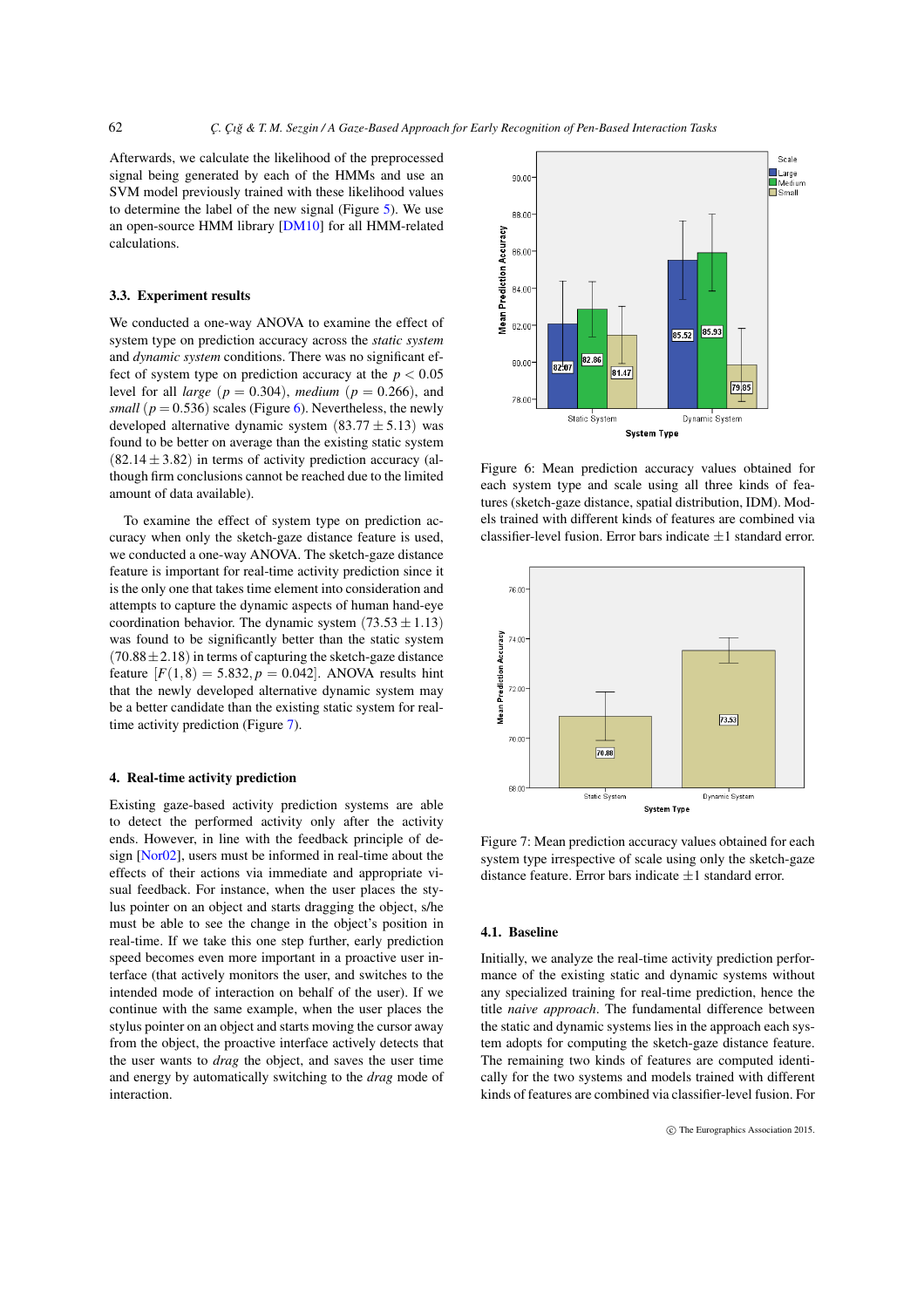this reason, real-time activity prediction performance of the two systems is measured only on the basis of the sketch-gaze distance feature.

For the experiments reported in this section, we first generate 10 different test signals from each individual test signal. These 10 signals respectively correspond to the first 10%, 20%, ..., 100% of the original test signal. The subsignals created from the set of all test signals are then fed to the real-time prediction systems as test data. Mean prediction accuracy at the start of an activity is assumed to be 20%, i.e. the random baseline accuracy for recognizing 5 different activities. The experiment is repeated for the *large*, *medium*, and *small* scales, as well as for the *all scales* case, which corresponds to the entire database. Experiment results show that the dynamic system is able to accurately predict the currently performed activity earlier than the static system (Figure [8\)](#page-4-0). For instance, if we consider the entire database, at the point when only 50% of the data is observable, the dynamic system reaches 60% of its maximum accuracy value (i.e. 60% of 74.14%) whereas the static system reaches only 43% of its maximum accuracy value (i.e. 43% of 70.88%).

<span id="page-4-0"></span>

Figure 8: Mean real-time prediction accuracy values obtained for each system type and scale as a function of percentage of data seen from the start of the activity. For these experiments, existing static and dynamic systems are used without any specialized training for real-time prediction.

# 4.2. Specialized training for real-time activity prediction

There exists some problems associated with the naive approach. First of all, in the naive approach, real-time activity prediction systems are not purposely trained for real-time activity prediction. For this, in line with the test scenario of the naive approach, we generate 10 different signals from each signal used in training the prediction models. The subsignals created from the set of all training signals are then separated into 5 different groups as follows (note that a typical signal lasts about 2 seconds):

- First group consists of sub-signals that last shorter than 500 milliseconds ( $0 \leq duration \leq 500$ ),
- Second group consists of sub-signals that last shorter than 1000 milliseconds (500 < *duration* ≤ 1000),
- Third group consists of sub-signals that last shorter than 1500 milliseconds (1000 < *duration* ≤ 1500),
- Fourth group consists of sub-signals that last shorter than 2000 milliseconds (1500 < *duration* ≤ 2000), and
- Fifth group consists of sub-signals that last longer than 2000 milliseconds (*duration* > 2000).

After the groups are formed, we train a separate SVM model for each group using the sub-signals comprising each group. Accordingly, the first model captures the characteristics of signals that last shorter than 500 milliseconds while the second model captures the characteristics of signals that last longer than 500 and shorter than 1000 milliseconds.

Second, response time of a pen-based user interface utilizing either of the real-time activity prediction systems will inevitably be affected by the computations necessary for inferring the activity. Hence, when calculating the early prediction speed of a system, we must take into account the computational complexity of the algorithm used for activity prediction. In order to determine the label of a given signal, the static system measures the similarity of the given signal to each of the characteristic signals using the DTW algorithm. This process takes an average of 1.125 seconds for a single signal. On the other hand, the dynamic system initially applies a simple preprocessing step to the given signal and then calculates the likelihood of the preprocessed signal being generated by each of the HMMs to determine the label of a given signal. This process takes an average of 0.0064 seconds for a single signal. According to these computational time measurements, the static system is not able to give any feedback for the first 1.125 seconds of an activity while the dynamic is not able to give any feedback for the first 0.0064 seconds.

And finally, in a real user interface, there is no way of knowing the percentage of activity completed by the user at a random point during an activity; one can only know the amount of time passed from the start of an activity. For this reason, the experiments should measure how real-time prediction accuracy values change over time instead of over percentage of data seen.

In consideration of the factors listed above, we repeated the experiments and conducted a two-way ANOVA to examine the effect of system type and elapsed time on real-time prediction accuracy. ANOVA revealed (1) a main effect of system type on prediction accuracy  $[F(1,36) = 107.067, p =$ 0.000], (2) a main effect of elapsed time on prediction accuracy  $[F(5,36) = 93.634, p = 0.000]$ , and (3) a significant interaction between system type and elapsed time  $[F(5,36) =$ 6.333,  $p = 0.000$ . Experiment results again show that the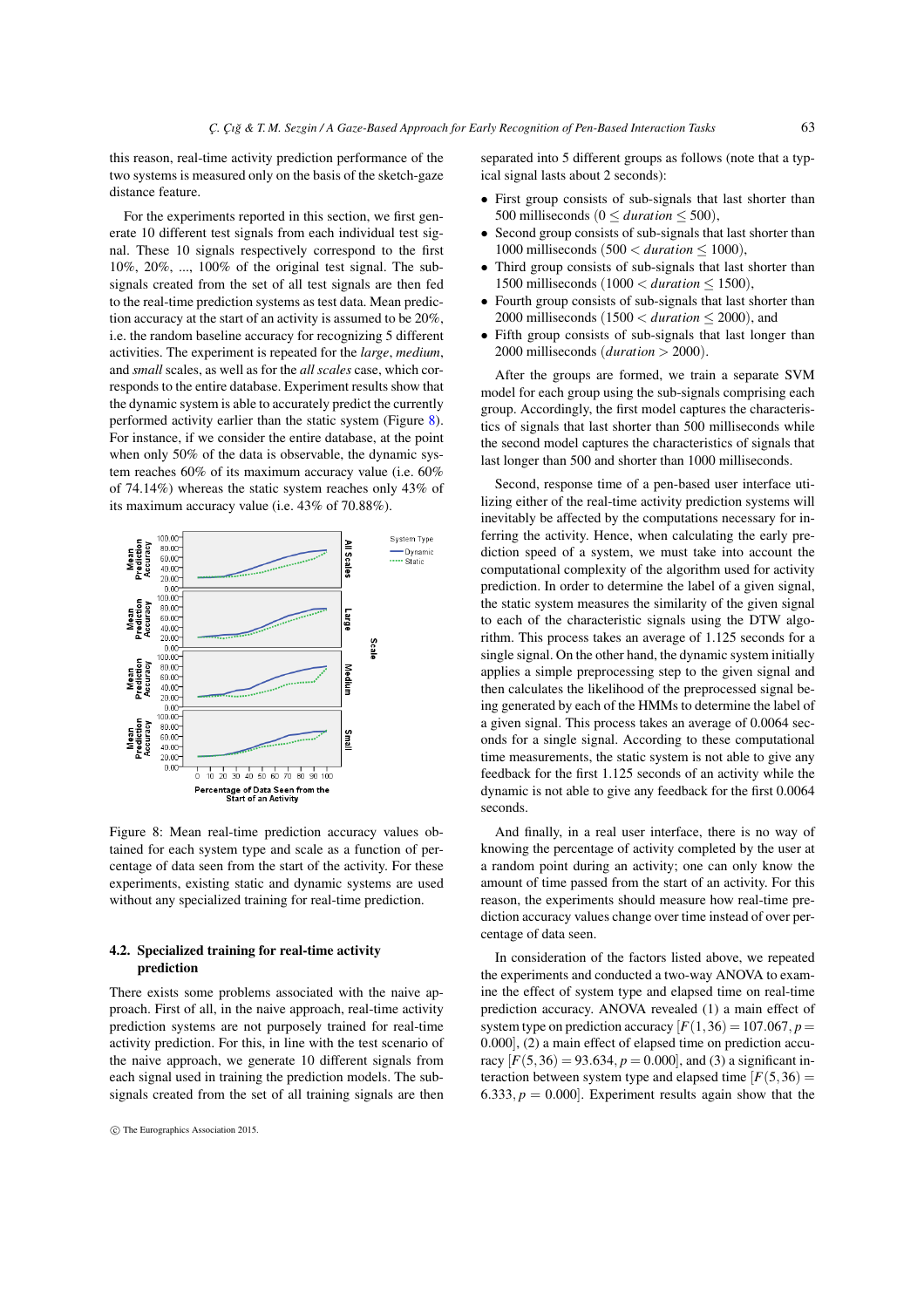dynamic system is able to accurately predict the currently performed activity earlier than the static system (Figure [9\)](#page-5-11). More specifically, if we consider the entire database, midway through an activity, the dynamic system reaches 66% of its maximum accuracy value (i.e. 66% of 70.34%) whereas the static system reaches only 36% of its maximum accuracy value (i.e. 36% of 55.69%).

<span id="page-5-11"></span>

Figure 9: Mean real-time prediction accuracy values obtained for each system type and scale as a function of time elapsed from the start of the activity. For these experiments, purpose-trained static and dynamic systems are used.

#### 5. Conclusions and future work

In this paper, we have presented our work on gaze-based real-time activity prediction in pen-based devices. We have proposed a dynamic approach based on Hidden Markov Models (HMMs) and compared it with an existing static approach based on Dynamic Time Warping (DTW). Through a set of carefully designed experiments and accompanying comprehensive statistical analysis, we have demonstrated that the dynamic approach is a more successful candidate (in terms of prediction accuracy and early prediction speed) than the static approach for real-time activity prediction. We believe that our novel activity prediction system will open the way for unprecedented gaze-based proactive user interfaces for pen-based devices.

On the basis of the promising findings presented in this paper, our ongoing work aims to develop an improved realtime activity prediction system based on Dynamic Bayesian Networks (DBNs). The fundamental difference between the HMM- and DBN-based systems will lie in our ability to explicitly model high-level processes that occur during human hand-eye coordination behavior (e.g. gazing at the object to be manipulated, gazing at the intended final position of the object). Another substantial extension might explore the feasibility of using our real-time activity prediction system to build a proactive user interface. When the user performs a pen action (demarcated by a pen-down and a pen-up event), the planned proactive user interface will actively detect and switch to the currently intended mode of interaction based on user's synchronized pen trajectory and eye gaze information during pen-based interaction. Intention predictions will be carried out by the previously trained HMM-based model and the features extracted from the corresponding sketchgaze data of the user.

#### Acknowledgements

Authors gratefully acknowledge the grants from TÜBİTAK (Grant No: 110E175 and Grant No: 113E325).

#### <span id="page-5-6"></span>References

- [AN00] ARVO J., NOVINS K.: Fluid sketches: continuous recognition and morphing of simple hand-drawn shapes. In *Proceedings of the 13th Annual ACM Symposium on User Interface Software and Technology* (2000), pp. 73–80. [doi:10.1145/](http://dx.doi.org/10.1145/354401.354413) [354401.354413](http://dx.doi.org/10.1145/354401.354413). [2](#page-1-1)
- <span id="page-5-5"></span>[Ble13] BLEICHER A.: Eye-tracking software goes mobile. Website, 2013. [http://spectrum.ieee.org/computing/](http://spectrum.ieee.org/computing/software/eyetracking-software-goes-mobile/) [software/eyetracking-software-goes-mobile/](http://spectrum.ieee.org/computing/software/eyetracking-software-goes-mobile/). [2](#page-1-1)
- <span id="page-5-9"></span><span id="page-5-8"></span>[BRT11] BULLING A., ROGGEN D., TRÖSTER G.: What's in the eyes for context-awareness? *IEEE Pervasive Computing 10*, 2 (2011), 48–57. [doi:10.1109/MPRV.2010.49](http://dx.doi.org/10.1109/MPRV.2010.49). [2](#page-1-1)
- [CAD∗11] COURTEMANCHE F., AÏMEUR E., DUFRESNE A., NAJJAR M., MPONDO F.: Activity recognition using eye-gaze movements and traditional interactions. *Interacting with Com*puters 23, 3 (2011), 202-213. [doi:10.1016/j.intcom.](http://dx.doi.org/10.1016/j.intcom.2011.02.008) [2011.02.008](http://dx.doi.org/10.1016/j.intcom.2011.02.008). [2](#page-1-1)
- <span id="page-5-3"></span>[ÇS15] ÇIĞ Ç., SEZGIN T. M.: Gaze-based prediction of penbased virtual interaction tasks. *International Journal of Human-Computer Studies 73* (2015), 91–106. [doi:10.1016/j.](http://dx.doi.org/10.1016/j.ijhcs.2014.09.005) [ijhcs.2014.09.005](http://dx.doi.org/10.1016/j.ijhcs.2014.09.005). [2,](#page-1-1) [3](#page-2-4)
- <span id="page-5-10"></span><span id="page-5-1"></span>[DM10] DUNHAM M., MURPHY K.: Probabilistic modeling toolkit for matlab/octave, version 3. Website, 2010. [https:](https://github.com/probml/pmtk3/) [//github.com/probml/pmtk3/](https://github.com/probml/pmtk3/). [4](#page-3-2)
- [HD05] HAMMOND T., DAVIS R.: Ladder, a sketching language for user interface developers. *Computers & Graphics 29*, 4 (2005), 518–532. [doi:10.1016/j.cag.2005.05.005](http://dx.doi.org/10.1016/j.cag.2005.05.005). [1,](#page-0-0) [2](#page-1-1)
- <span id="page-5-0"></span>[KS04] KARA L. B., STAHOVICH T. F.: Hierarchical parsing and recognition of hand-sketched diagrams. In *Proceedings of the 17th Annual ACM Symposium on User Interface Software and Technology* (2004), pp. 13–22. [doi:10.1145/1029632.](http://dx.doi.org/10.1145/1029632.1029636) [1029636](http://dx.doi.org/10.1145/1029632.1029636). [1,](#page-0-0) [2](#page-1-1)
- <span id="page-5-7"></span>[LMS08] LIU P., MA L., SOONG F. K.: Prefix tree based autocompletion for convenient bi-modal chinese character input. In *IEEE International Conference on Acoustics, Speech and Signal Processing* (2008), pp. 4465–4468. [doi:10.1109/ICASSP.](http://dx.doi.org/10.1109/ICASSP.2008.4518647) [2008.4518647](http://dx.doi.org/10.1109/ICASSP.2008.4518647). [2](#page-1-1)
- <span id="page-5-4"></span><span id="page-5-2"></span>[Nor02] NORMAN D. A.: *The design of everyday things*. Basic Books, 2002. [2,](#page-1-1) [4](#page-3-2)
- [NWV08] NIELS R. M. J., WILLEMS D. J. M., VUURPIJL L. G.: The nicicon database of handwritten icons. In *Proceedings of the 11th International Conference on the Frontiers of Handwriting Recognition* (2008), pp. 296–301. [2](#page-1-1)

c The Eurographics Association 2015.